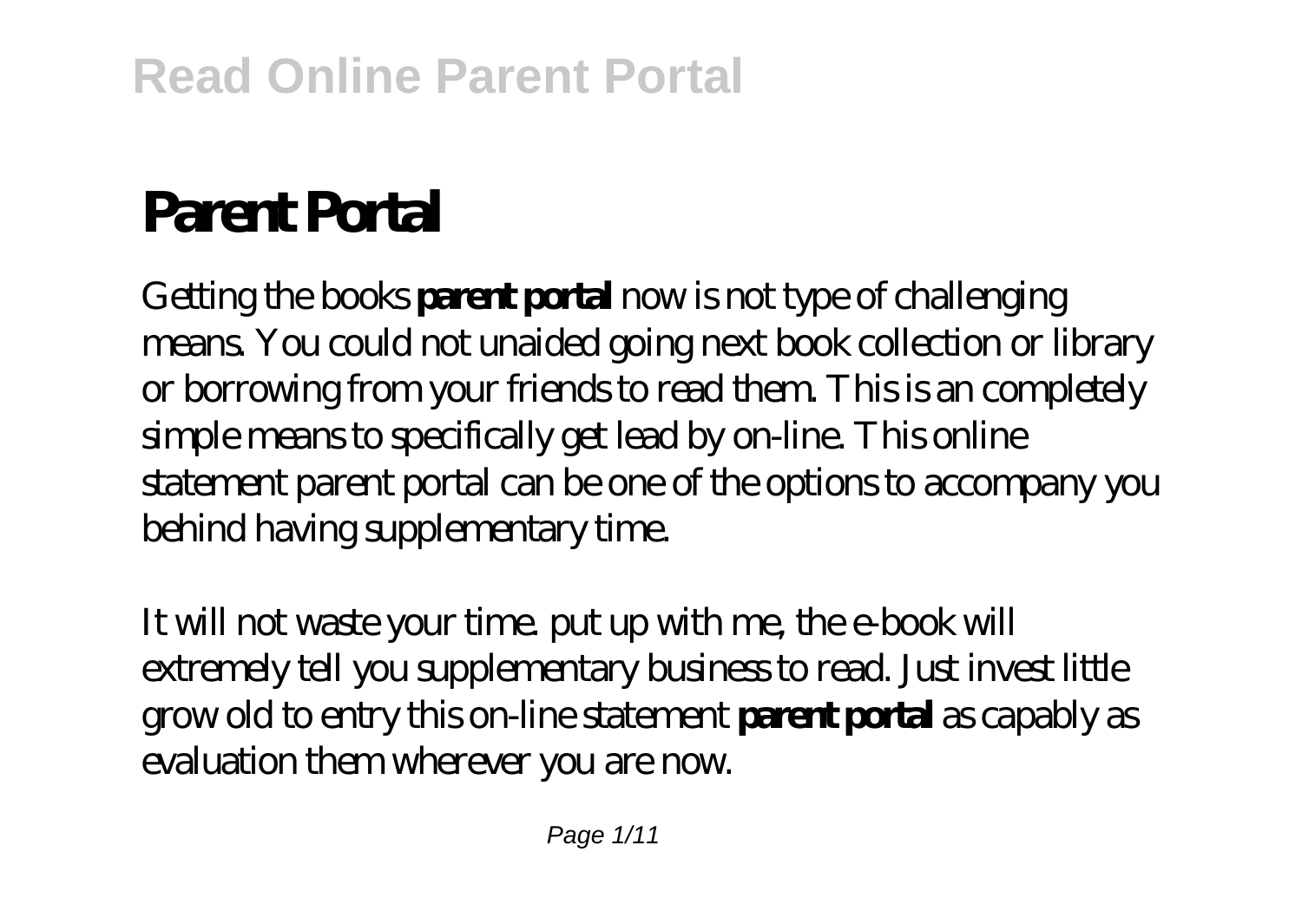St Peters Book Parent Portal Slideshow How to book Make-Ups via your Parent Portal MDCPS Parent Portal Tutorial (English) Parent Portal log in (Progress Book)Parent Portal Infinite Campus Parent Portal: A Quick and Easy Guide for Parents [2019] PowerSchool - Parent Portal Tutorial Genesis Parent Portal 20 21 Inifinite Campus Parent Portal *How to book a make up lesson in the parent portal.* **How to add a student to Parent Portal** Edgenuity portal access for parents *Infinite Campus Parent Portal Guide (English)* How to use Istation's Parent Portal Parent Portal and SecurlyHome *Parent Portal English*

The CPS Parent Portal

Parent Portal Overview Video*QuickSchools Parent Portal* **Parent Portal Tutorial 2018** Parent Portal

 ${\rm To}\, {\rm set}$  up a Parent Portal account or report an issue accessing your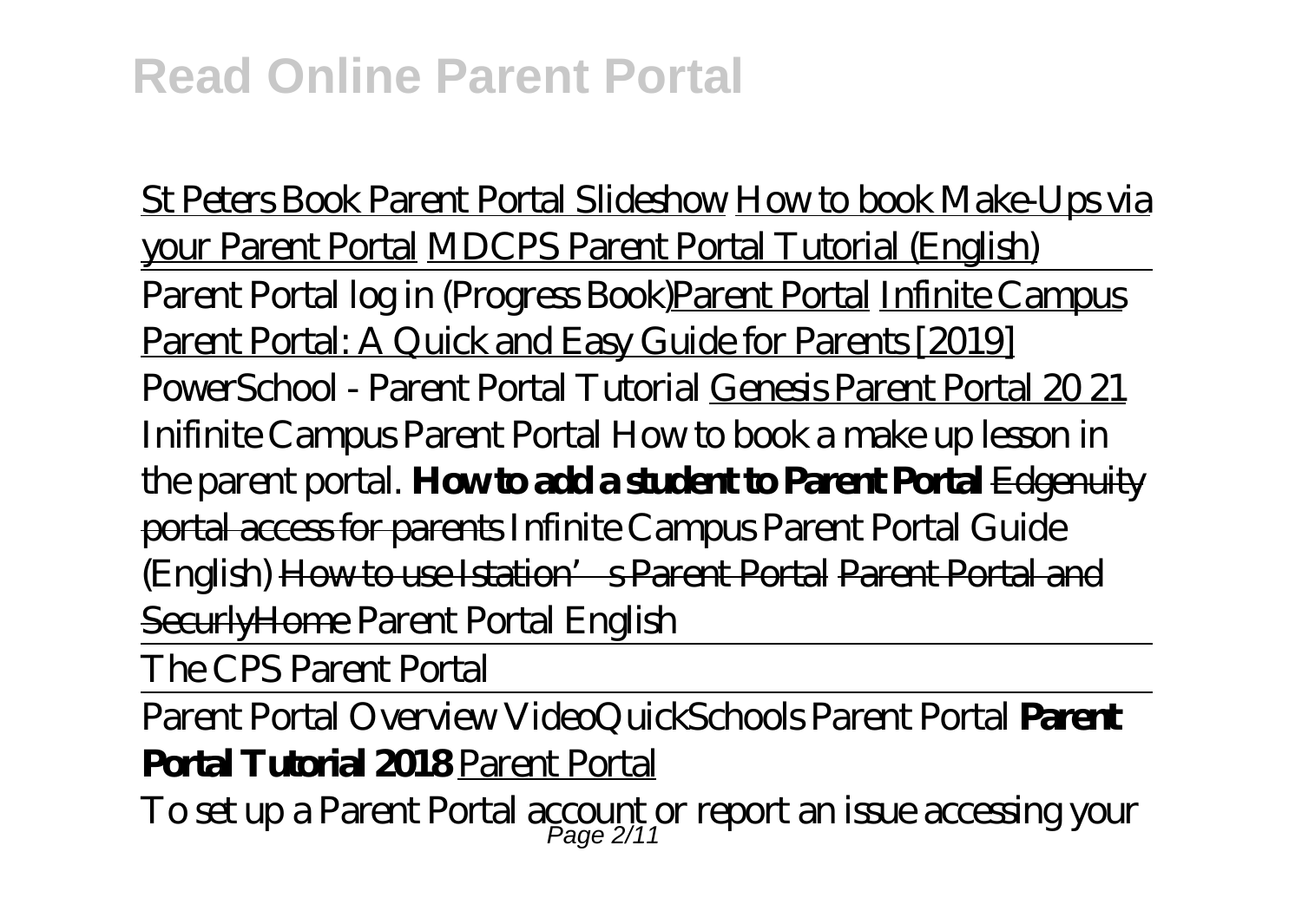account, please contact your local school. envisioning a system of world-class schools Gwinnett County Public Schools has earned and maintains system accreditation through Cognia. If any visitor to this site has an issue accessing information, please contact us.

#### GCPS Parent Portal

To add students to a new Parent Account you must obtain the following: Your child's M-DCPS Student ID: Parent 6-digit PIN number (To obtain a PIN you must visit your child's school.) Student's date of birth (DOB) Student's birth place: state or country: Student's zip code

# M-DCPS Parents Page

For instructions on registering as a new user on the Family Access Page 3/11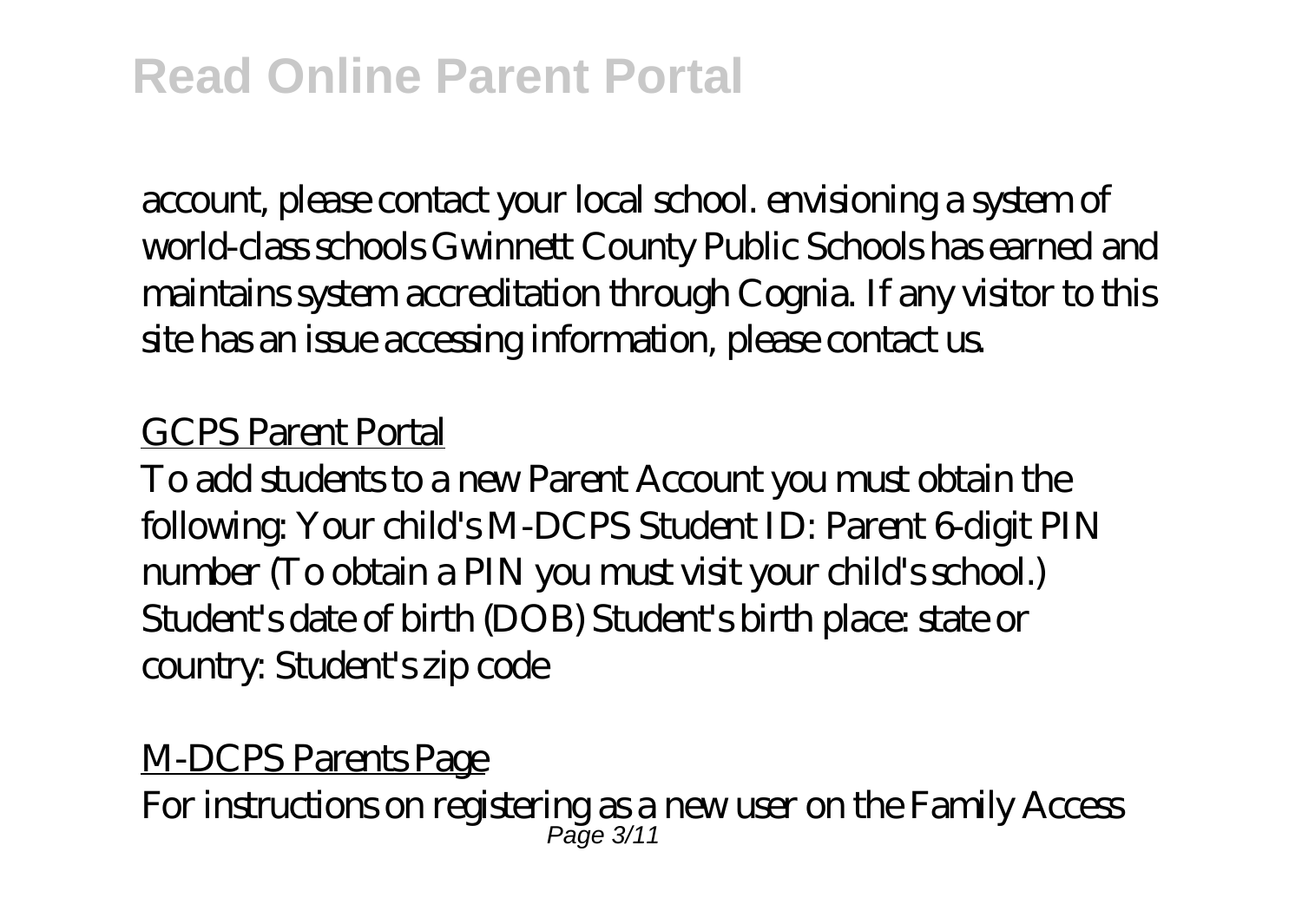portal (click here). For further information, contact your child's school. Haga dic aquí para obtener instrucciones en español para crear un nuevo registro de usuario. Eligible K-12 students may access full time or part time virtual instruction. Click here for more informaion.

## Sarasota County Public Schools

The Parent Portal is a service offered to parents and guardians for accessing certain student records. The service allows parents and guardians to access information about ALL of their students through one convenient website.

Parent Portal | Polk County Public Schools Parents will be given a unique code, or access ID, for each of their Page 4/11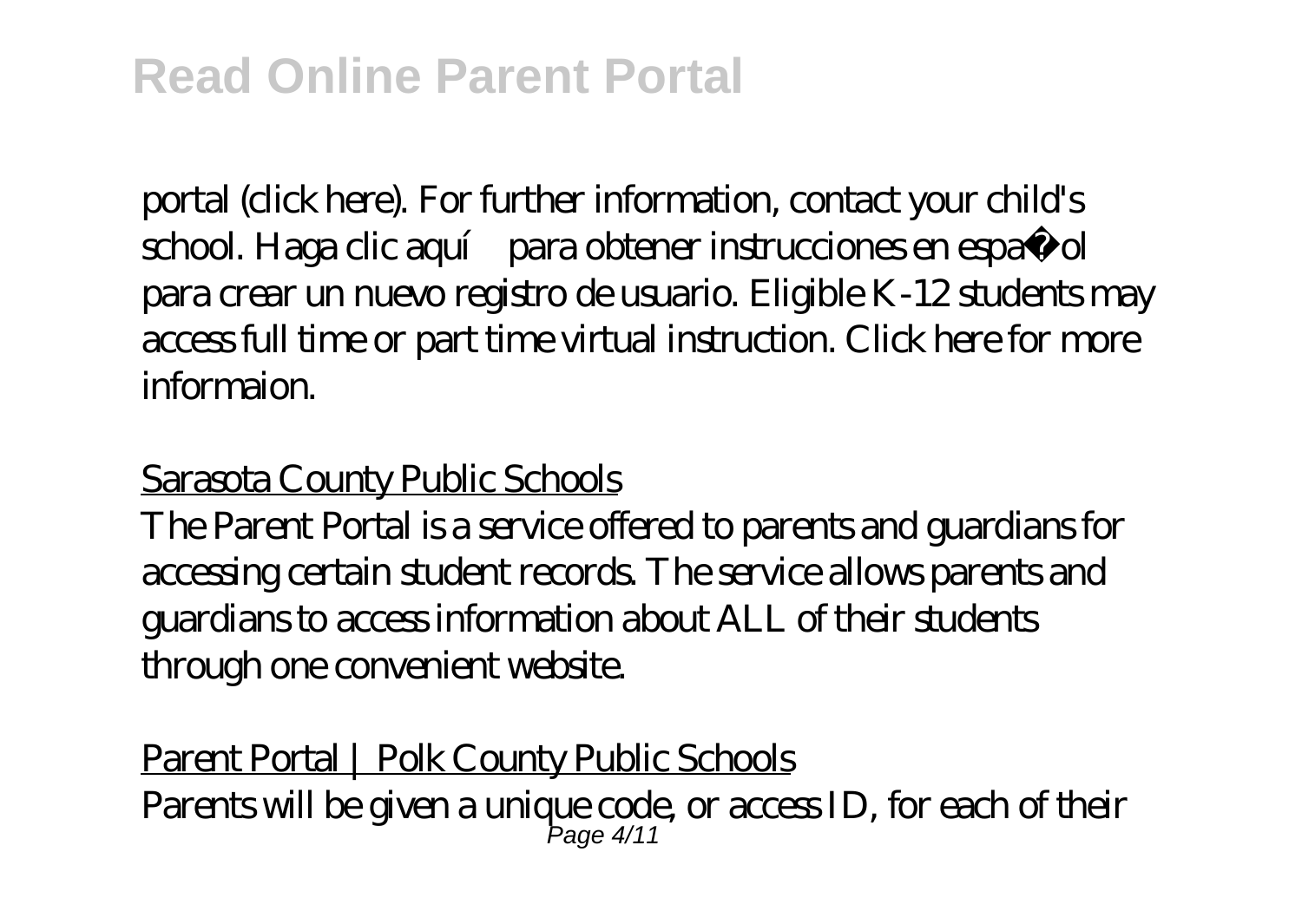students and will be able to use those codes to set up an account to access their students' profiles through a new parent portal. Parents will receive their student' saccess ID from their school by September 14 .

#### HISD Connect (Parent Portal) / HISD Connect

Parent Portal FAQs Hamblen County Department of Education 210 East Morris Boulevard Morristown, Tennessee 37813 (423) 586-7700 . ParentPortal "Connecting Schools and Parents Together" RECENT NEW FEATURES: Single Login Account allows parents and guardians to access all of their students' records with a single login account. Please ...

ParentPortal LOGIN | Welcome to the Hamblen County Board ... Page 5/11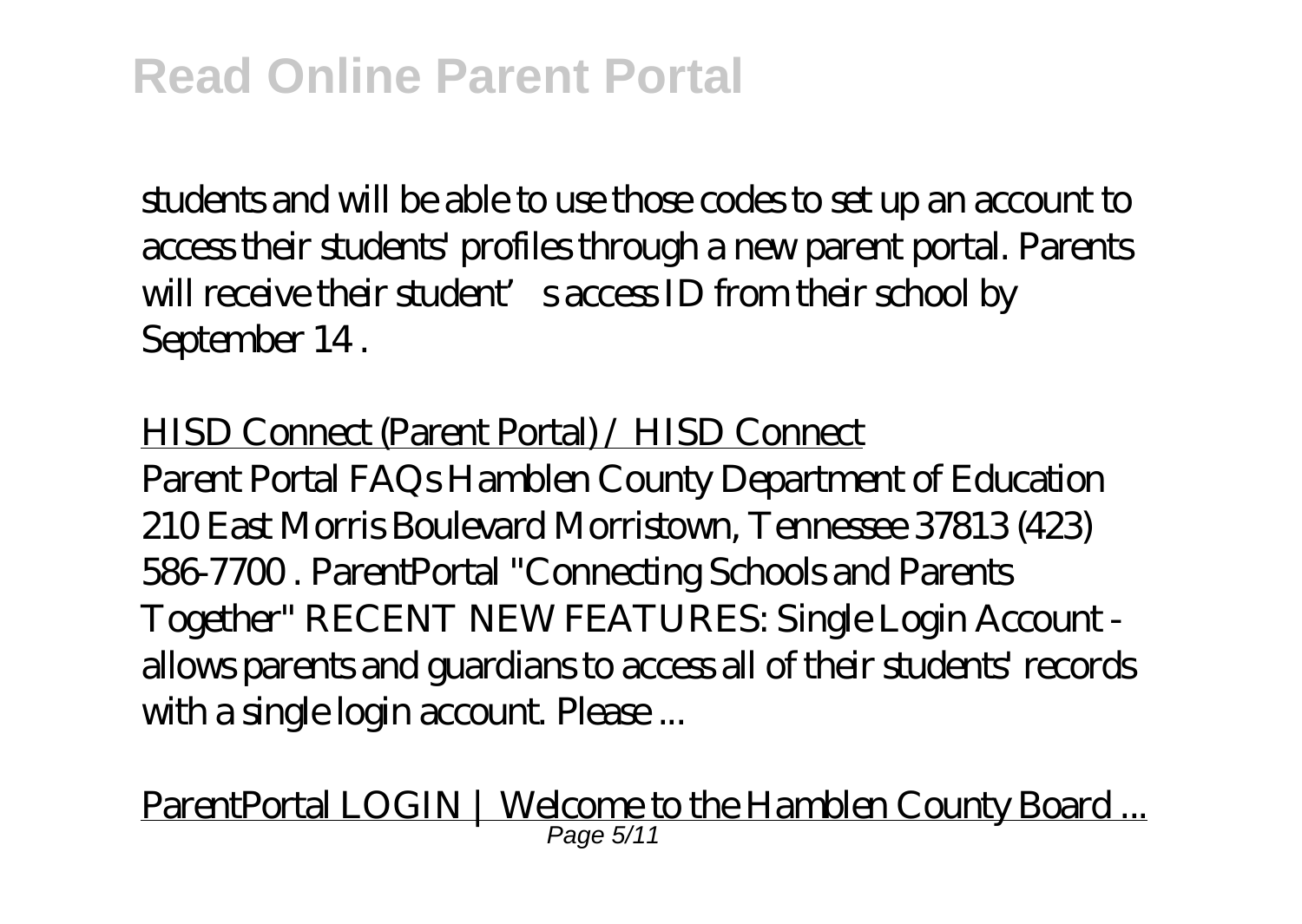Parent Login. 2. Student Login. 3. ... If you are requesting a device and have a Parent Portal account, select option 1. If you are requesting a device and DO NOT have a Parent Portal account, select option 4. Website Accessibility for Users with Disabilities

## LAUSD Parent Portal

The JCPS Parent Portal (run by Infinite Campus) allows you to track your child's academic progress and develop a partnership with your child's teachers. Infinite Campus is a secure and convenient way to monitor your child's attendance, assignments, daily grades, and class schedule as well as bus and health information.

# Parent Portal | JCPS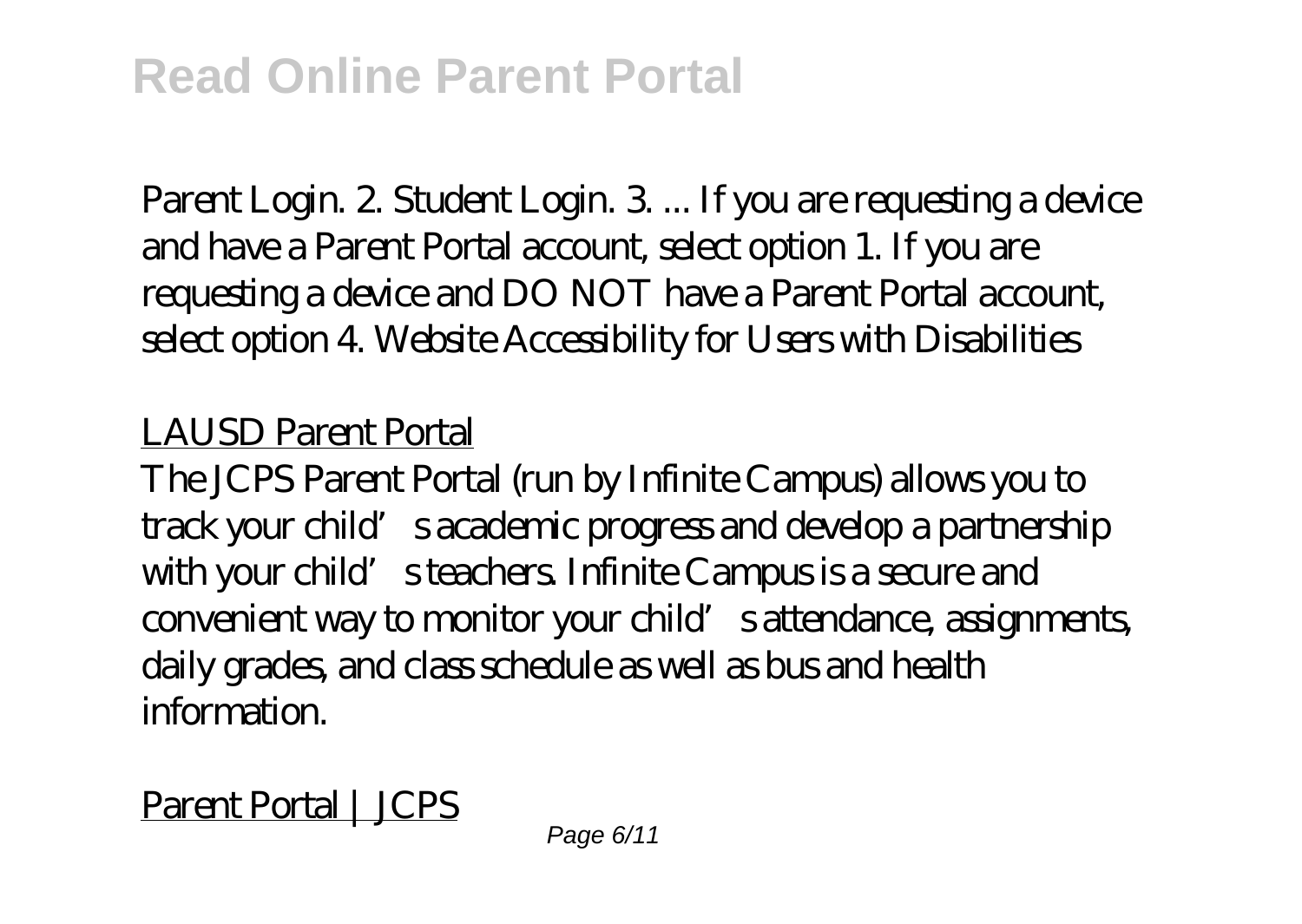Passwords are CaSE Sensitive Need Assistance? Email\*: parentportal@pisd.edu \*Email must include: Student name, Student ID, Campus . Or Call: Plano ISD Help Desk at 469-752-8767 Hours: Monday-Thursday 7:00 AM–6:00 PM, Friday 7:00 AM-5:00 PM

Plano ISD - Parent Portal for Grades & Attendance Parent or Student Student/Parent Mobile App: Company Blog Careers Infinite Campus Foundation Magazine News Our Technology Partners Store Success Stories Videos. Products Student Information System Statewide Student Information System Learning Management System Premium Products Request a Demo.

Parents & Students · Infinite Campus Page 7/11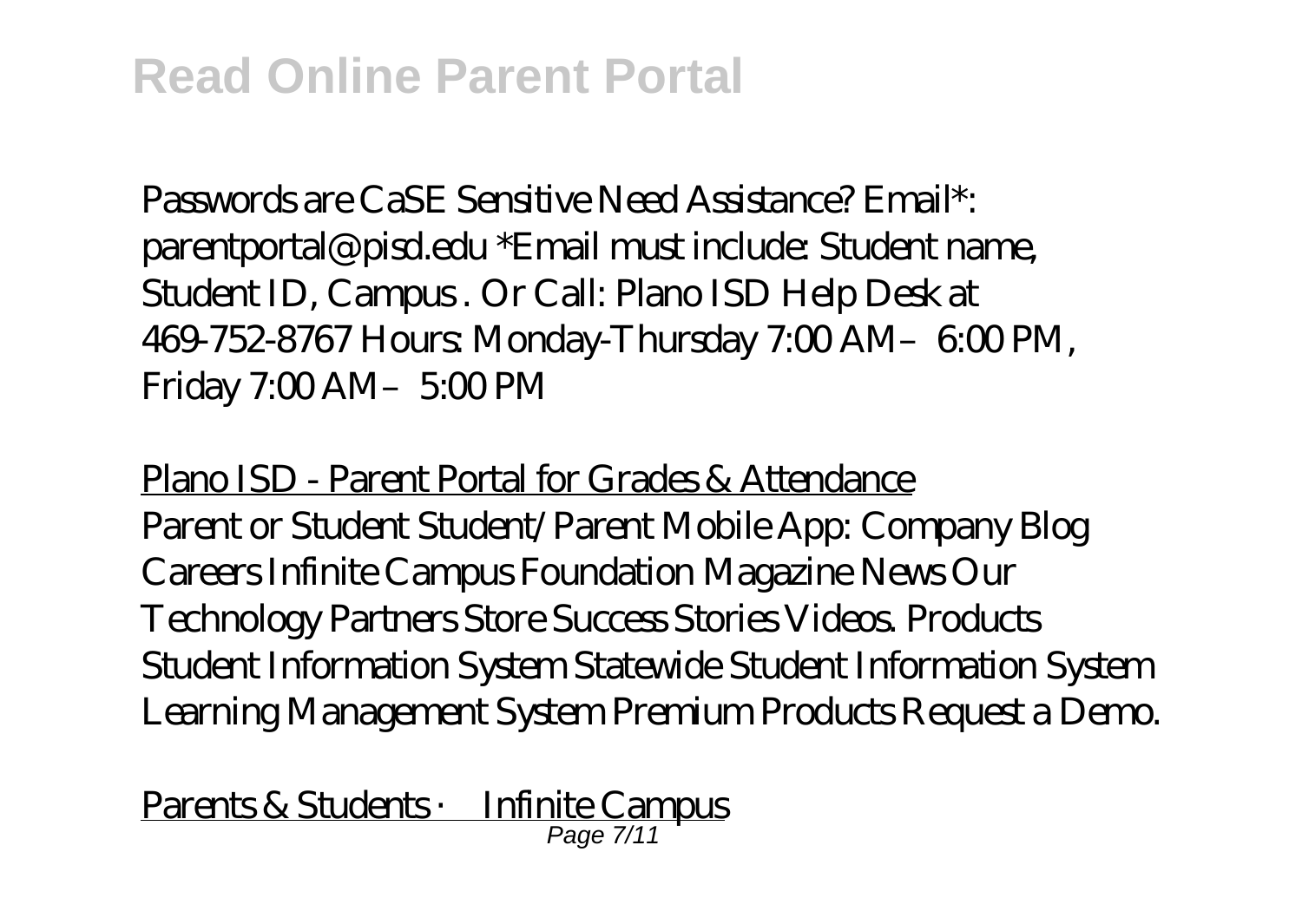Parent and Student Portal are available for download in Google Play! Learn about Parent Portal Check grades, attendance, schedules and more! Watch a video explaining the benefits of Parent Portal.

## Denver Public Schools My Portal

Parent Portal District Health Info Transportation Schedules & Calendars Code of Student Conduct Contact School Officials. News and Updates for Families. Dual Enrollment with OCC a Huge Plus for TRRS Students, Parents.

Parents | Toms River Regional School District Richland School District Two is committed to providing equal access to educational and employment opportunities regardless of Page 8/11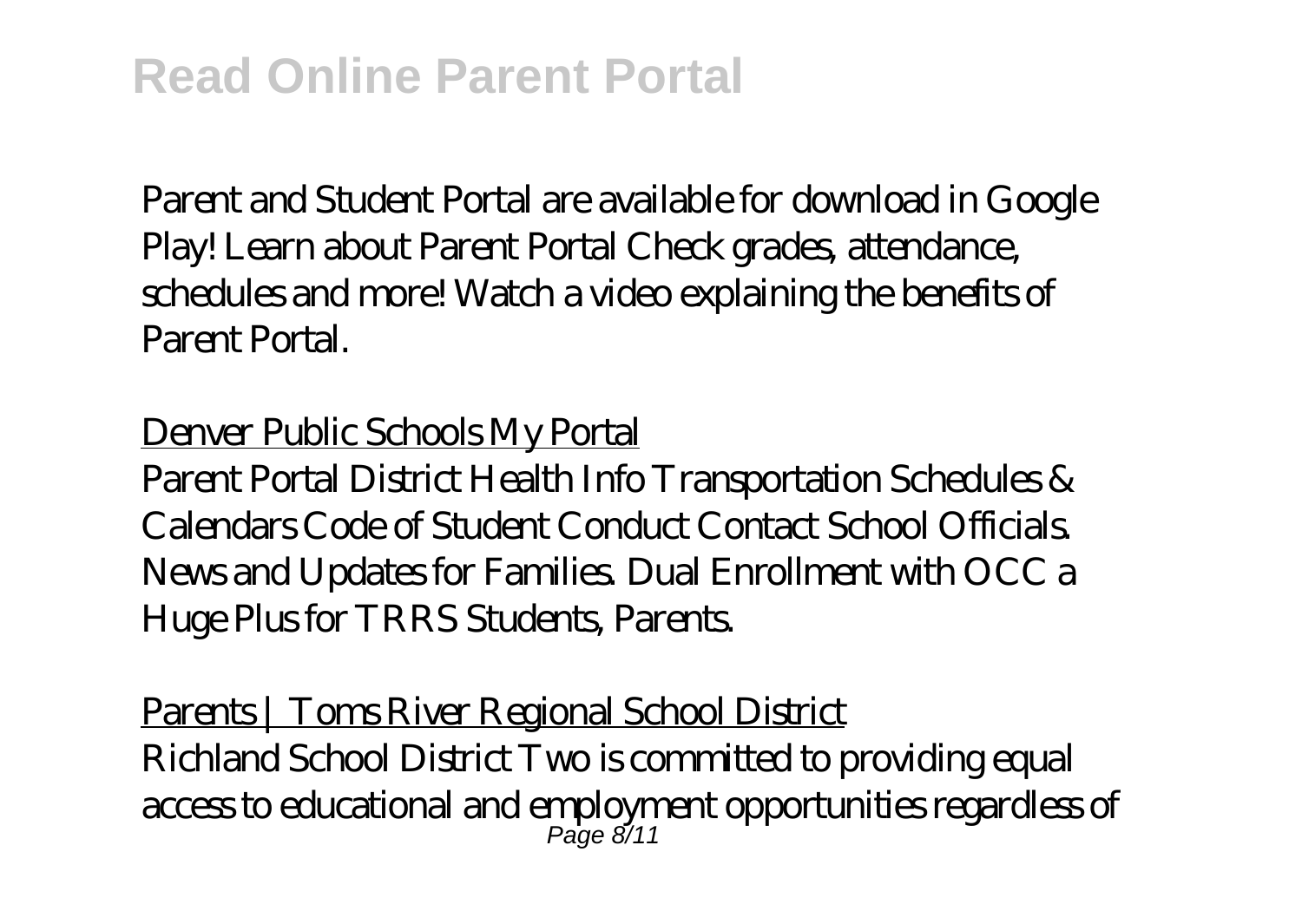race, color, religion, national origin, disability, pregnancy, age, sex, sexual orientation, gender identity status, spousal affiliation, or any other protected characteristic, as may be required by law.

Richland School District Two - Student or Parent Pakistan International School Jeddah English Section. P.O.Box 4690,Jeddah 21412, Al-Rehab District, KSA Telephone Numbers:+966-12-6738531/6738670

Parent Portal – Pakistan International School Jeddah ... Welcome to Parent Portal! Education is the most powerful weapon which you can use to change the world

Neverskip | Parent Portal | K12 Educational Solutions Page 9/11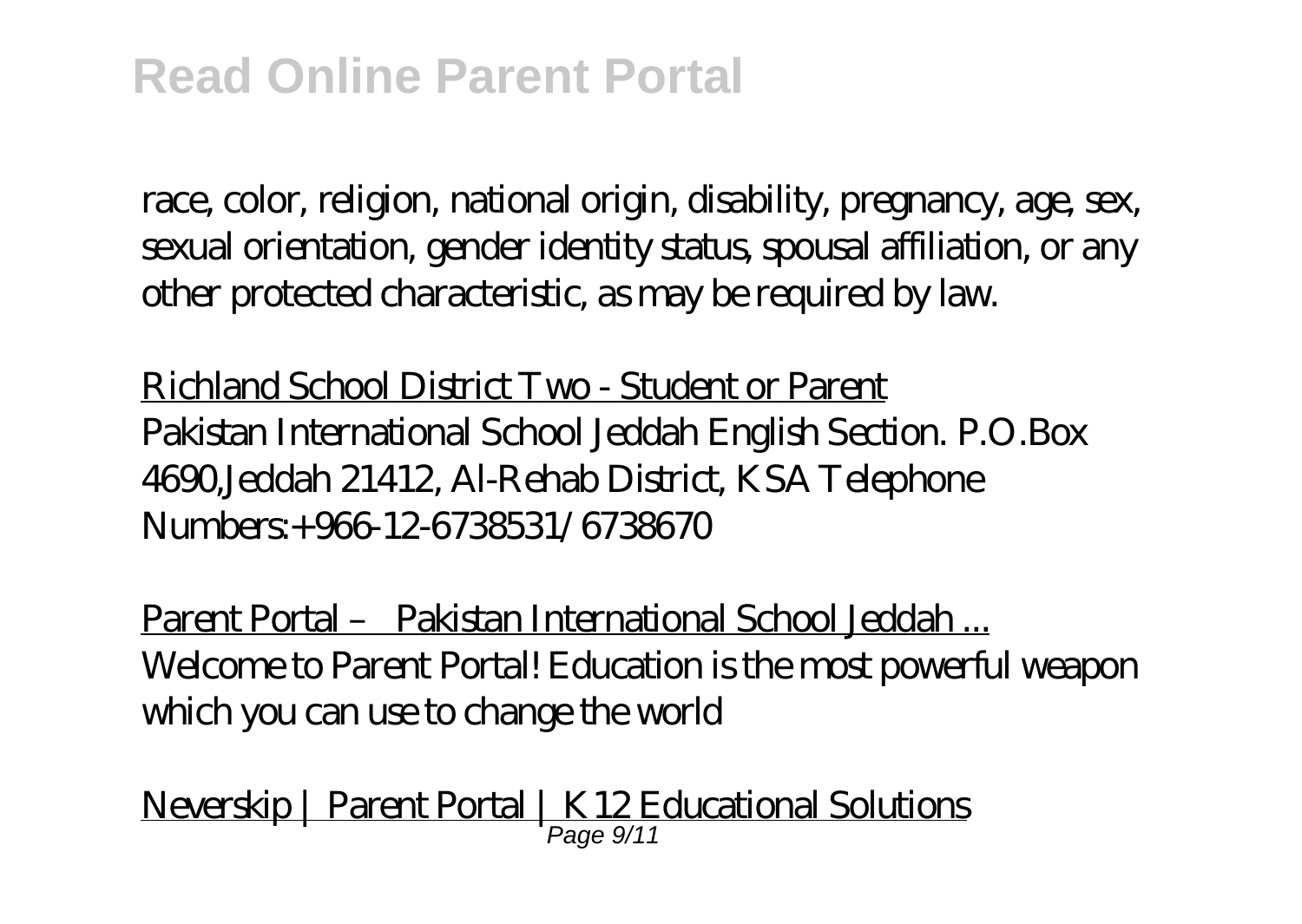PARENT & STUDENT PORTAL. NEW ACCOUNTS. Creating New Parent and Student Accounts on the Portal. Creando una Nueva Cuenta en el Portal de Informació n Para Padres y Estudiantes. VIDEO OVERVIEW. Data Confirmation Completion : COURSE REQUESTS. Entering Course Requests through Student Portal for High School Students ...

CUSD Parent and Student Portal Information Get the Aeries Mobile Portal App! © 1995-2020 v9.20.12.8

Aeries: Portals

Get the Aeries Mobile Portal App! Teacher assignments are tentative. Changes may occur based on student enrollment and class capacity at the school site. Las asignaciones de los maestros son Page 10/11